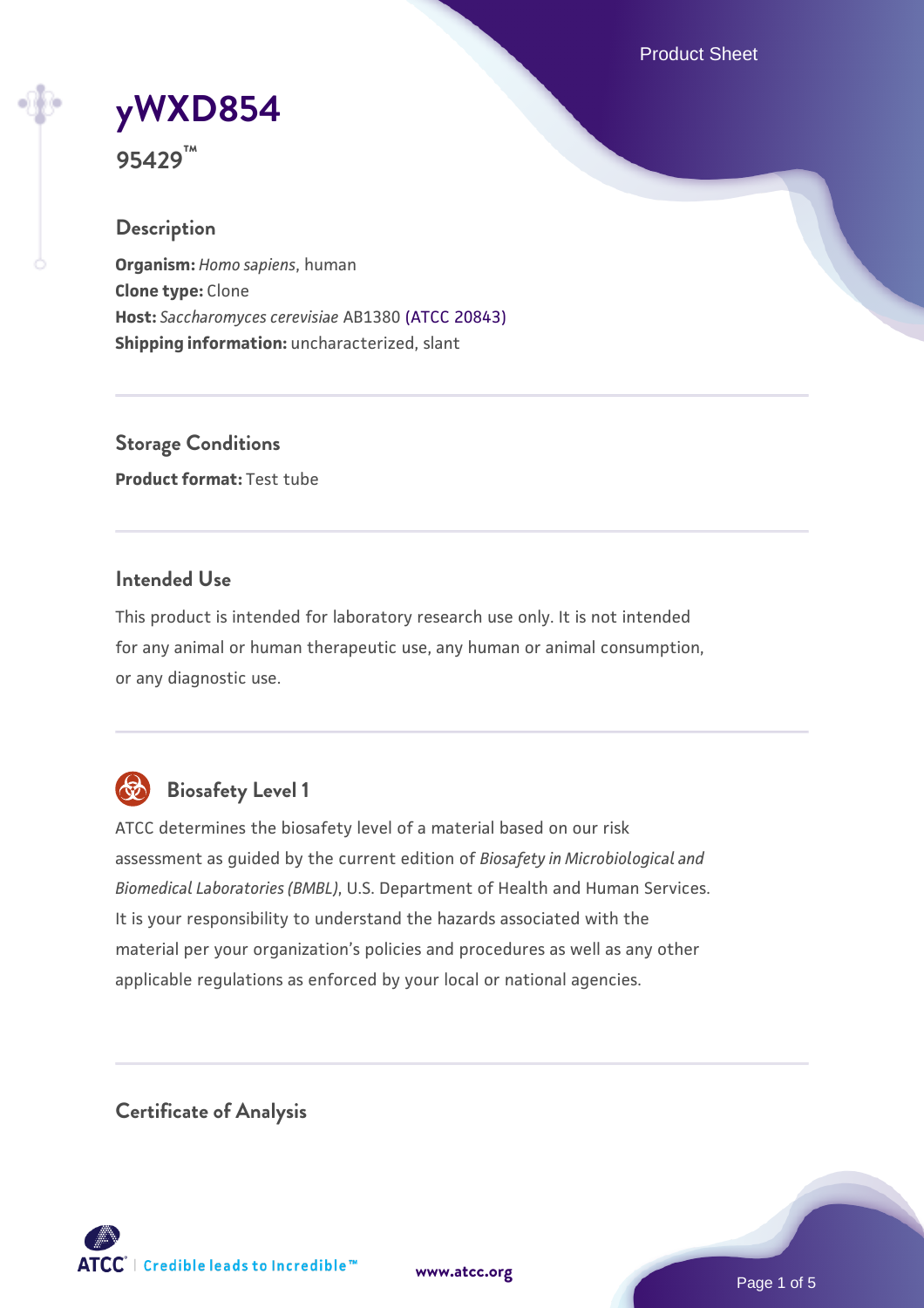## **[yWXD854](https://www.atcc.org/products/95429)** Product Sheet **95429**

For batch-specific test results, refer to the applicable certificate of analysis that can be found at www.atcc.org.

# **Insert Information**

**Type of DNA:** genomic **Genome:** Homo sapiens **Chromosome:** X X q24-q28 **Gene name:** DNA Segment, single copy **Gene product:** DNA Segment, single copy [DXS2406] **Gene symbol:** DXS2406 **Contains complete coding sequence:** Unknown **Insert end:** EcoRI

# **Vector Information**

**Construct size (kb):** 110.0 **Intact vector size:** 11.454 **Vector name:** pYAC4 **Type of vector:** YAC **Host range:** *Saccharomyces cerevisiae*; *Escherichia coli* **Vector information:** other: telomere, 3548-4235 other: telomere, 6012-6699 Cross references: DNA Seq. Acc.: U01086 **Cloning sites:** EcoRI **Markers:** SUP4; HIS3; ampR; URA3; TRP1 **Replicon:** pMB1, 7186-7186; ARS1, 9632-10376

# **Growth Conditions**

**Medium:** 



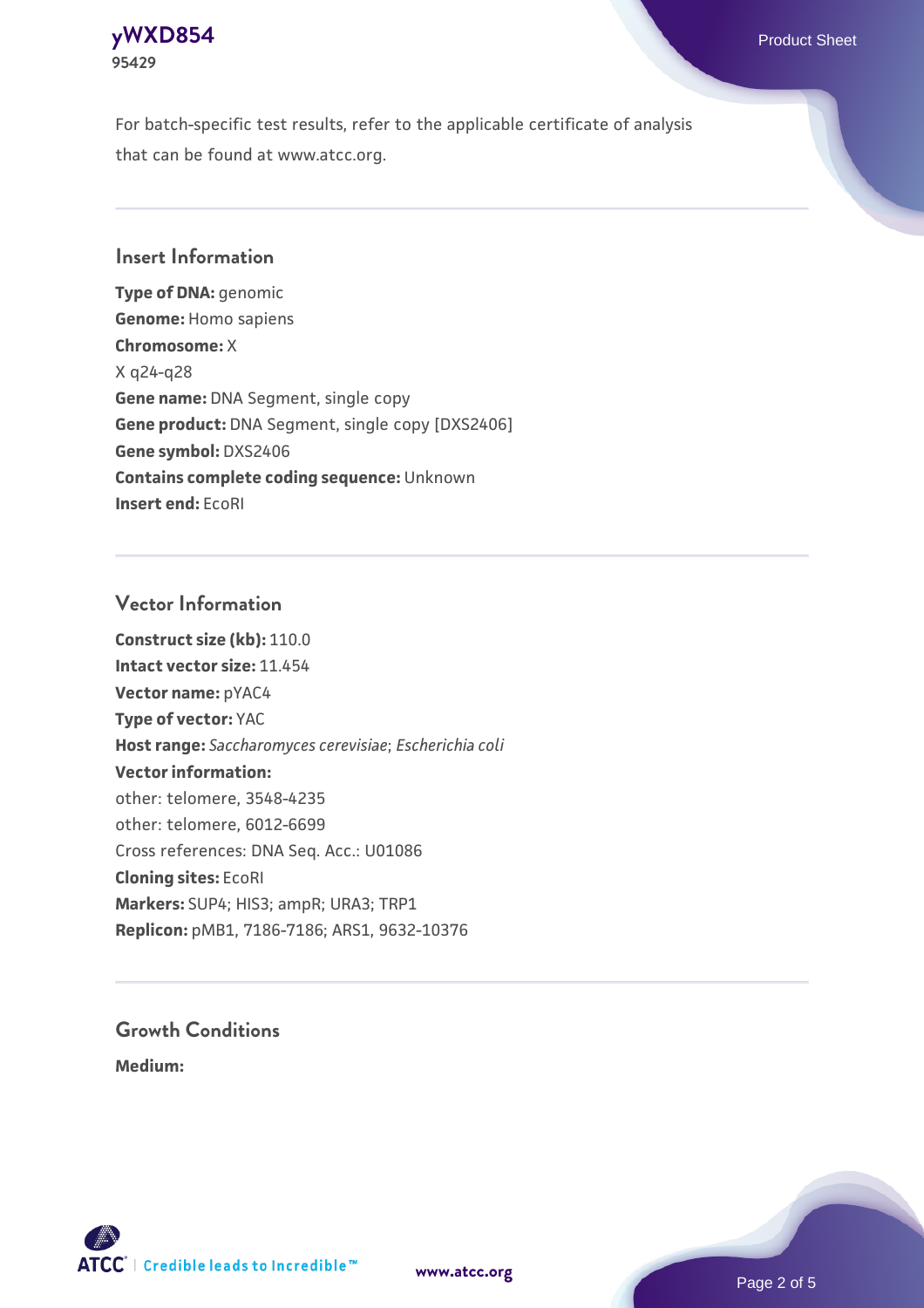**[yWXD854](https://www.atcc.org/products/95429)** Product Sheet **95429**

[ATCC Medium 1245: YEPD](https://www.atcc.org/-/media/product-assets/documents/microbial-media-formulations/1/2/4/5/atcc-medium-1245.pdf?rev=705ca55d1b6f490a808a965d5c072196) **Temperature:** 30°C

#### **Notes**

More information may be available from ATCC (http://www.atcc.org or 703- 365-2620).

# **Material Citation**

If use of this material results in a scientific publication, please cite the material in the following manner: yWXD854 (ATCC 95429)

# **References**

References and other information relating to this material are available at www.atcc.org.

#### **Warranty**

The product is provided 'AS IS' and the viability of ATCC® products is warranted for 30 days from the date of shipment, provided that the customer has stored and handled the product according to the information included on the product information sheet, website, and Certificate of Analysis. For living cultures, ATCC lists the media formulation and reagents that have been found to be effective for the product. While other unspecified media and reagents may also produce satisfactory results, a change in the ATCC and/or depositor-recommended protocols may affect the recovery, growth, and/or function of the product. If an alternative medium formulation or reagent is used, the ATCC warranty for viability is no longer



**[www.atcc.org](http://www.atcc.org)**

Page 3 of 5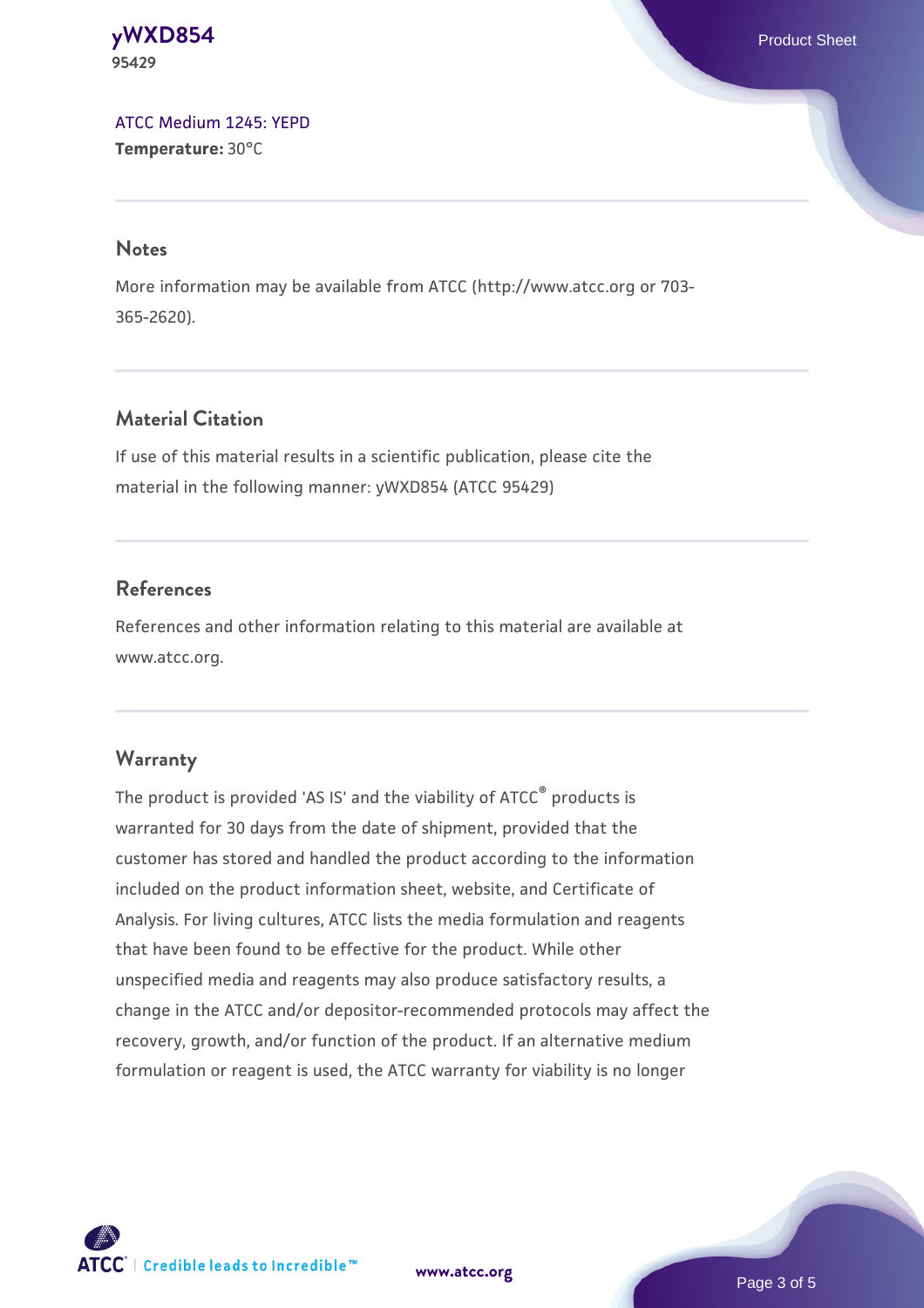**[yWXD854](https://www.atcc.org/products/95429)** Product Sheet **95429**

valid. Except as expressly set forth herein, no other warranties of any kind are provided, express or implied, including, but not limited to, any implied warranties of merchantability, fitness for a particular purpose, manufacture according to cGMP standards, typicality, safety, accuracy, and/or noninfringement.

#### **Disclaimers**

This product is intended for laboratory research use only. It is not intended for any animal or human therapeutic use, any human or animal consumption, or any diagnostic use. Any proposed commercial use is prohibited without a license from ATCC.

While ATCC uses reasonable efforts to include accurate and up-to-date information on this product sheet, ATCC makes no warranties or representations as to its accuracy. Citations from scientific literature and patents are provided for informational purposes only. ATCC does not warrant that such information has been confirmed to be accurate or complete and the customer bears the sole responsibility of confirming the accuracy and completeness of any such information.

This product is sent on the condition that the customer is responsible for and assumes all risk and responsibility in connection with the receipt, handling, storage, disposal, and use of the ATCC product including without limitation taking all appropriate safety and handling precautions to minimize health or environmental risk. As a condition of receiving the material, the customer agrees that any activity undertaken with the ATCC product and any progeny or modifications will be conducted in compliance with all applicable laws, regulations, and guidelines. This product is provided 'AS IS' with no representations or warranties whatsoever except as expressly set forth herein and in no event shall ATCC, its parents, subsidiaries, directors, officers, agents, employees, assigns, successors, and affiliates be liable for indirect, special, incidental, or consequential damages of any kind in connection with or arising out of the customer's use of the product. While reasonable effort is made to ensure authenticity and reliability of materials on deposit, ATCC is not liable for damages arising from the misidentification or



**[www.atcc.org](http://www.atcc.org)**

Page 4 of 5